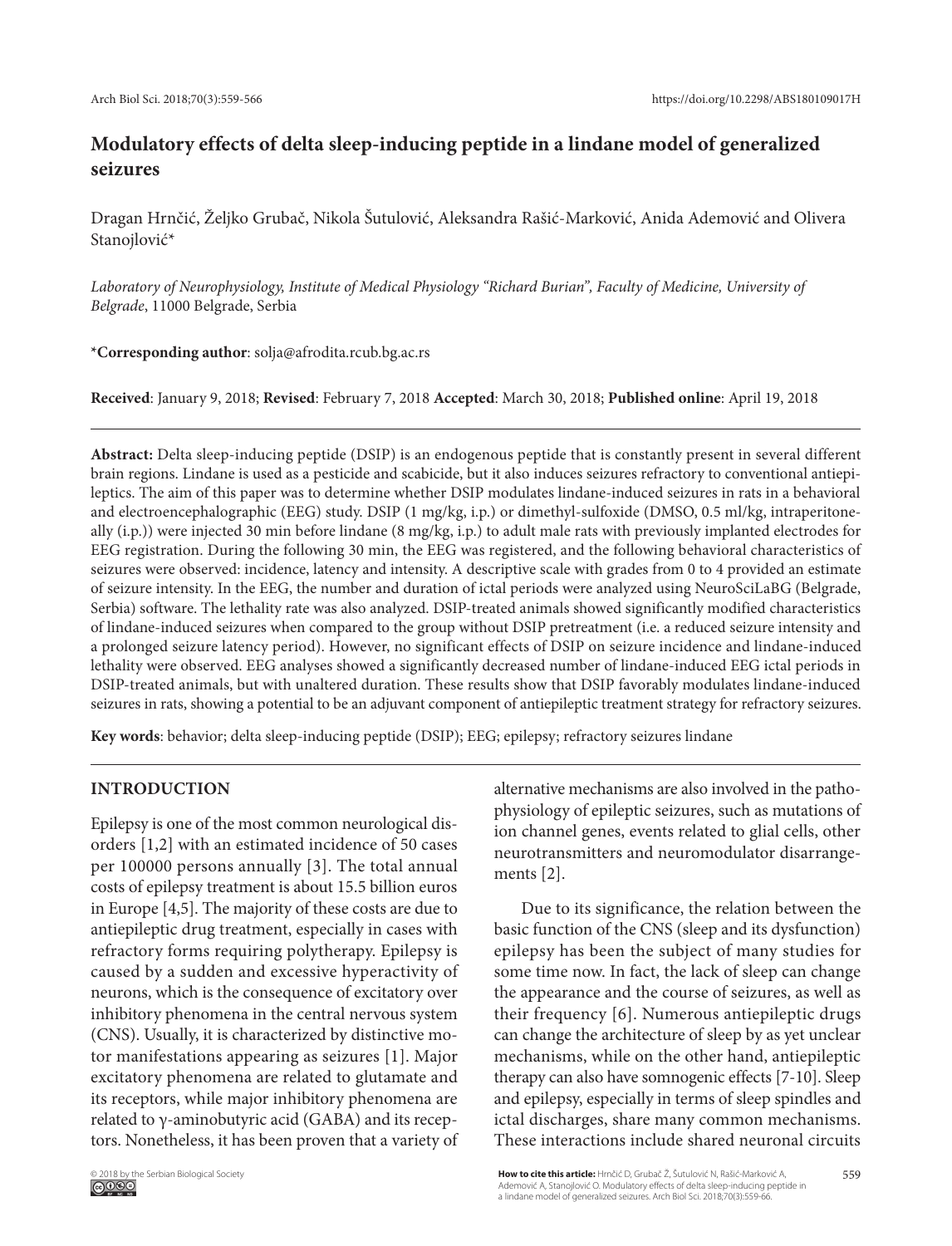for sleep and epileptiform activity, increased synchronization during slow-wave sleep (SWS), and more complex interactions that depend on the intrinsic physiological and pathophysiological characteristics [11,12]. The observed global decrease in excitability across sleep appears to be differentially regulated by SWS and REM sleep. As reviewed elsewhere [13,14], it has been shown that neocortical and hippocampal neurons decrease firing activity during REM sleep. Corticothalamic projections from the major extrinsic input to the GABAergic reticular thalamic nucleus determine the generation of synchronized activities in the thalamus, which has a pacemaker role in the electrogenesis of thalamic oscillations [15]. When  $GABA_{\Lambda}$ -receptor-mediated inhibition is reduced, spindle-like oscillations are replaced by slower spike- and slow-wave types of discharges [11], showing that sleep and epilepsy, especially in terms of sleep spindles and ictal phenomena, are correlated by the dysfunction of excitatory and inhibitory mechanisms.

Delta sleep-inducing peptide (DSIP) is an endogenous and somnogenic nonapeptide (Trp-Ala-Gly-Gly-Asp-Ala-Ser-Gly-Glu) [16]. DSIP was discovered by Monnier et al*.* [16] who found that it increases delta activity in an EEG. Shandra et al. [17,18] showed that a neuroprotective mechanism of DSIP probably functions through the reduction of excitatory amino acids and the blockage of calcium channels on the postsynaptic membrane. The beneficial effects of DSIP have been presented in different studies dealing with epilepsy, stress and arterial hypertension [19-21].

Lindane (γ-hexachlorocyclohexane) is an organochlorine pesticide and scabicide still widely used in agriculture, but also in human and veterinary medicine, despite the fact that it was prohibited by the Stockholm Convention because of its neurotoxicity [22]. Lindane is used in underdeveloped and developing countries [23]. Symptoms of toxicity with lindane range from headaches and vertigo to pronounced seizures and death [24]. These symptoms are considered to be the result of GABA type A (GABA<sub>A</sub>) receptor blockage, which reverses the inhibitory effect of GABA on local discharge and paroxysmal discharge spread [25]. Apart from CNS effects, lindane has a strong toxic impact on numerous other organ systems: the cardiovascular, gastrointestinal, reproductive systems, as well as on endocrine glands [26]. In order to examine its

mechanisms of action, and the possibility of antiepileptic therapy, a model of lindane-induced seizures in rats has been developed [25]. Due to the well-known limitations of clinical studies of epilepsy, the results obtained from animal-based experiments can help in the selection of promising combinations of antiepileptic drugs, which beside anticonvulsive activity also have minimal side effects [27]. The lindane model is refractory to numerous classical antiepileptic drugs, like carbamazepine, phenytoin and felbamate [28].

Lindane-induced seizures are predominantly the result of impaired GABAergic neurotransmission, while DSIP is capable of acting neuroprotectively by enhancing GABAergic neurotransmission and reducing excitatory amino acids. Bearing this in mind, it is reasonable to examine whether DSIP is capable of beneficially modulating lindane-induced seizures. To this end, we performed the current study with the aim of studying the effects of acute systemic application of DSIP on behavioral signs and on EEG manifestations of lindane-induced seizures in rats, an animal model resembling refractory seizures.

#### **MATERIALS AND METHODS**

#### **Animals**

All experimental procedures were in full compliance with the European Council Directive (2010/63/EU) and approved by the Ethical Committee of the University of Belgrade (Permission No 298/5-2). Adult male Wistar albino rats (2 months old, 200-230 g body weight (b.w.)) were used in the study (obtained from the Military Medical Academy Breeding Laboratory, Belgrade, Serbia). The animals were housed in transparent plastic cages with *ad libitum* access to food (Purina rat chow) and water. They were kept in a sound-attenuated chamber under controlled ambient conditions (22-23°C, 50-60% relative humidity, 12/12 h light/dark cycle with light switched on at 8 a.m.) and habituated to handling. The acclimatization period lasted for 7 days.

## **Drugs**

All drugs were purchased from Sigma-Aldrich Chemical Co., U.S.A. and were of analytical purity.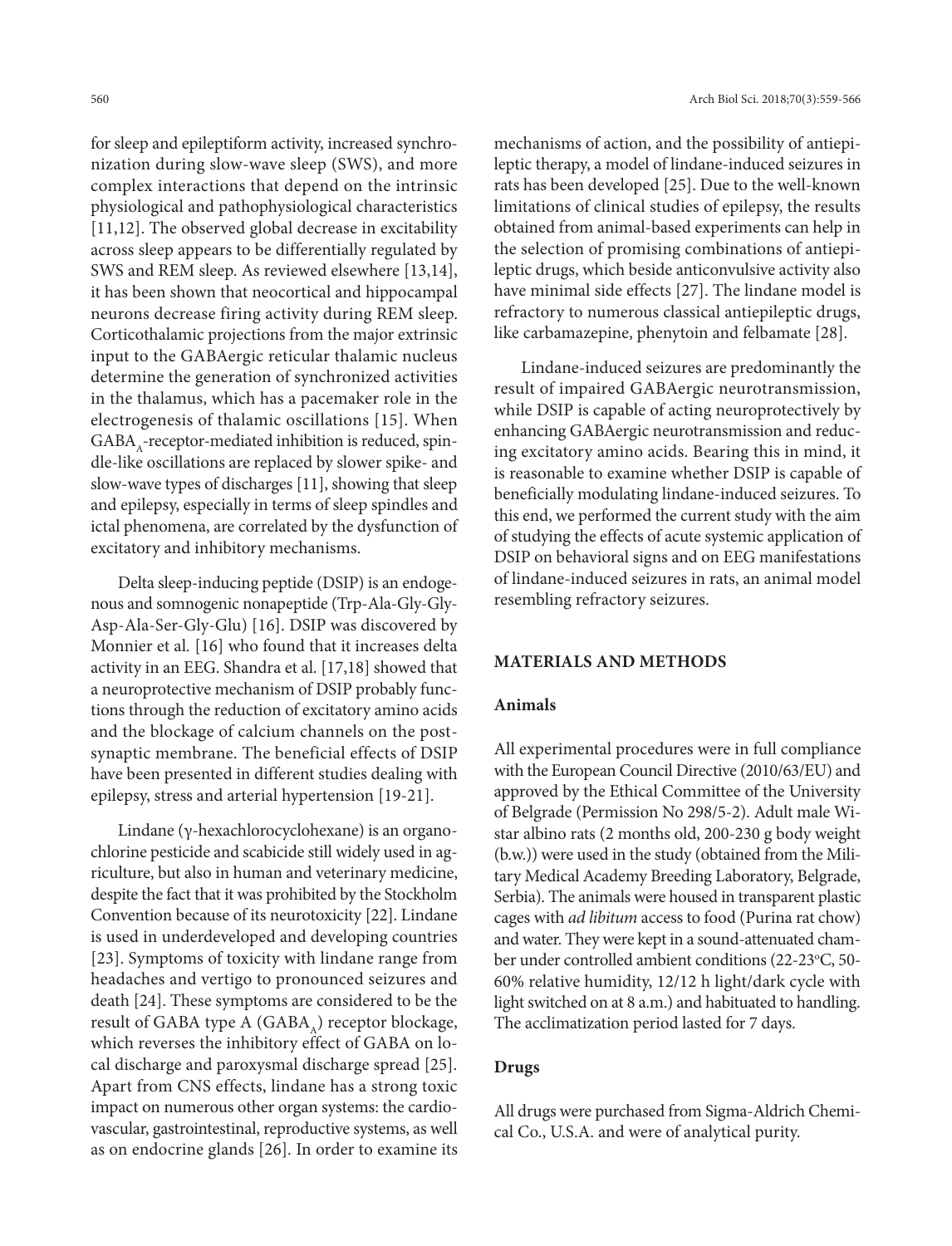#### **Experimental groups**

The following experimental groups were formed based on our previous results [25] and preliminary experiments: (i) control (group C; DMSO, n=6); (ii) DSIP 1 mg/kg (DSIP, n=8); (iii) lindane 8 mg/kg (L, n=10); (iv) DSIP 1 mg/kg 30 min prior to lindane administration 8 mg/kg (DSIP+L, n=8). All drugs were freshly dissolved in saline and administered (i.p.) in a volume of 0.1 ml/100 g rat b.w.

#### **Behavioral recordings**

Rats that were placed in separate transparent plastic wired-covered cages were observed for 30 min for behavioral manifestations of lindane-induced seizures. These were assessed by the incidence of motor seizures and their intensity, as well as duration of latency. Seizure intensity was qualified by a modified descriptive rating scale [29] with grades defined as: grade 1 – head nodding, lower jaw twitching; grade 2 – myoclonic body jerks (hot-plate reaction), bilateral forelimb clonus with full rearing (Kangaroo position); grade 3 – progression to generalized clonic convulsions followed by tonic extension of fore and hind limbs and tail; grade 4 – prolonged severe tonicclonic convulsions lasting over 10 s (*status epilepticus*) or frequent repeated episodes of clonic convulsions for an extended period of time (over 5 min). Latency to seizure was defined as the time from the lindane injection to the first seizure response and was also recorded. For rats without seizures, a 30-min latency time was scored. Lethality was recorded at the end of the observation period.

#### **Surgery**

The rats were anesthetized with pentobarbital sodium (50 mg/kg, i.p.). Three gold-plated recording electrodes were implanted over the frontal, parietal and occipital cortices in a stereotaxic apparatus. Dental acrylic cement was used to fix this system to the skull. Animals had a recovery period of one week prior to further experiments. A 24-h-long habituation to the recording situation was also applied.

#### **EEG recording**

An 8-channel EEG apparatus (RIZ, Zagreb, Croatia) was used. The signals were digitized using a SCB-68 data acquisition card (National Instruments Co, Austin, Texas, USA). A sampling frequency of 512 Hz/channel and 16-bit A/D conversion were used for the EEG signals. The cutoff frequencies for EEG recordings were set at 0.3 Hz and 100 Hz for the high-pass and low-pass filters, respectively. Ambient noise was eliminated using a 50-Hz notch filter. Data acquisition and signal processing were performed with LabVIEW platform software developed in the Laboratory (NeuroSciLaBG [29]). EEGs were recorded in freely moving rats during a 30-min recording session. EEG traces were visually inspected and analyzed during subsequent offline analysis. The power spectra density (obtained by the Fast Fourier transformation method) of the characteristic epochs was plotted and the integrated energy signals expressed as  $\mu$ V<sup>2</sup>/Hz. Ictal periods in EEG were defined as follow: (i) spontaneous and generalized spiking activity; (ii) lasting*>*1 s; (iii) amplitude of at least twice the background EEG activity [29]. The number and duration of ictal periods were calculated during a 30-min period after lindane administration.

#### **Data analysis**

Significance of the differences in the seizure incidence and lethality were evaluated by Fisher's exact probability test. Since the normal distribution of the data on seizure latency, intensity of seizure, as well as the number and duration of ictal periods in EEG were not estimated by Kolmogorov-Smirnov test, nonparametric analysis (Mann Whitney U test) was used to determine the statistical significance of the differences between the groups (\*p<0.05, \*\*p<0.01). The results were expressed as medians with 25<sup>th</sup> and 75th percentiles.

## **RESULTS**

#### **Behavior assessment**

All vehicle-treated rats (group C) and DSIP-treated rats (group DSIP) showed normal behavior without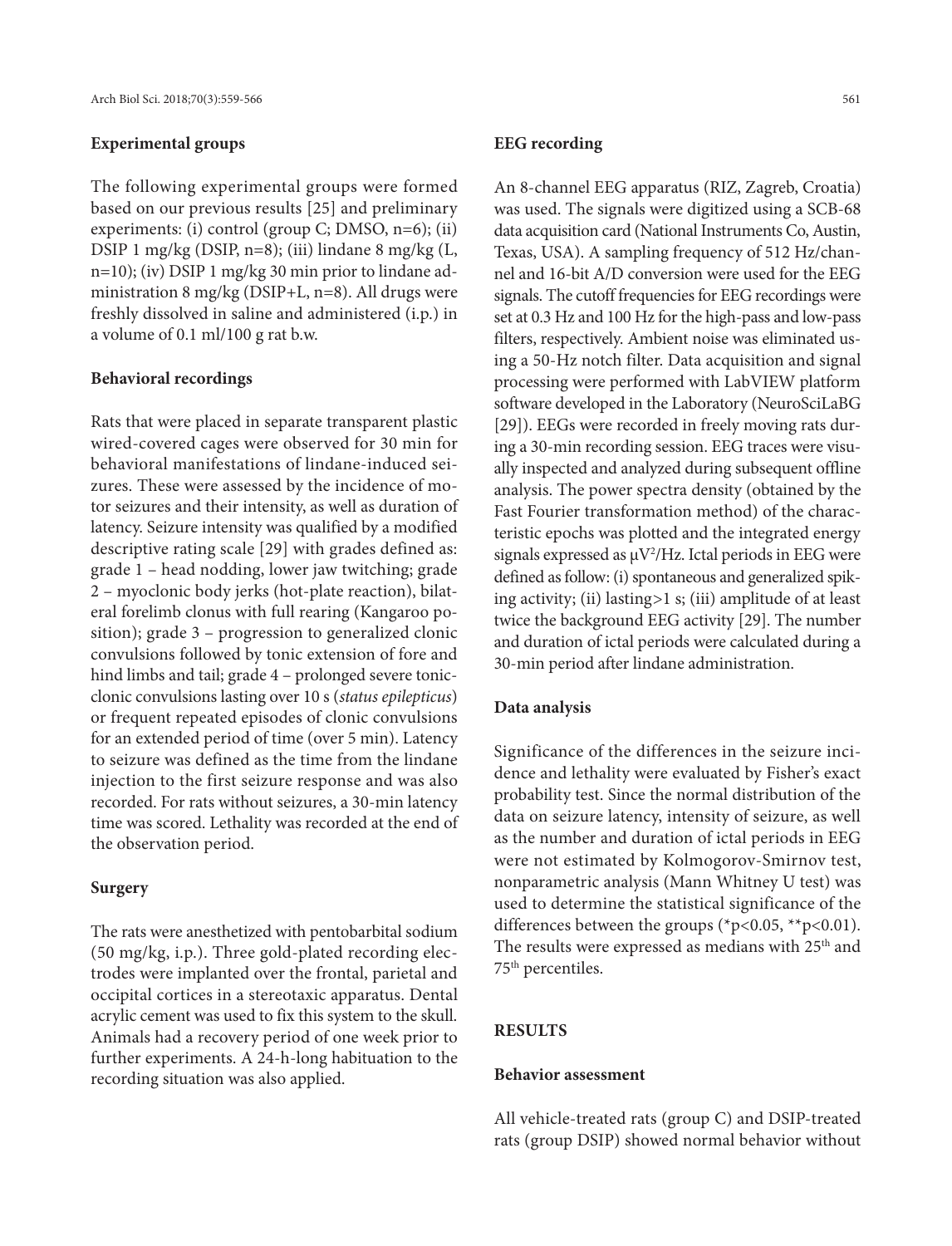any signs of seizures. The incidence of seizures in the group of rats treated with lindane at a convulsive dose (8 mg/kg, i.p., group L) was 80%. In the group of rats which received DSIP (1 mg/kg, i.p.) prior to lindane administration (group DSIP+L), the seizure incidence was lowered to 62.5%. However, according to Fisher's exact probably test, this difference between DSIP+L and L groups regarding seizure incidence did not attain statistical significance (p>0.05, Fig. 1A).

Beside seizure incidence, we analyzed the duration of the latency period to the first sign of seizure and seizure intensity as parameters of convulsive behavior. DSIP administered prior to lindane (group DSIP+L) led to a significant prolongation of the latency period to the first sign of seizure when compared to group L (DSIP+L *vs* L, p<0.05 as assessed by the Mann Whitney U test; Fig. 2A). The same holds true regarding seizure intensity. Seizure intensity was significantly lower in the DSIP+L group compared to the L group (DSIP+L *vs* L, p<0.05 as assessed by the Mann Whitney U test, Fig. 2B). The maximal seizure intensity in group of rats treated by lindane (group L) was grade 4, while there were no seizures of grade 4 in the group of rats treated with DSIP prior to lindane (group DSIP+L, maximal seizure intensity was grade 3).

A lethal outcome was observed in 30% of animals from group L, and in 25% of animals in group DSIP+L at the end of the observation period. This difference in lethality between groups DSIP+L and L was not statistically significant (p>0.05, Fisher's exact probability test, Fig. 1B).

### **EEG analysis**

Bioelectrical brain activity registered by EEG in all vehicle-treated rats (group C), as well as in DSIPtreated rats (group DSIP) were without any signs of ictal activity. During the registration procedure the rats were quiet but awake (Fig. 3A). Spontaneous, generalized and sporadic ictal activity (defined as ictal periods, a typical one is presented on Fig. 3B) was recorded in rats treated by lindane alone (group L) and those treated with DSIP prior to lindane (group DSIP+L). Offline analysis of the EEG recordings included an assessment of the number and duration of these manually identified ictal periods defined according to criteria described in the Materials and Methods



**Fig. 1.** The effects of DSIP on the incidence of seizures (**A**) and lethality (**B**) induced by lindane in rats. Lindane was administered in a dose of 8 mg/kg (L group). DSIP (1 mg/kg) was administered 30 min prior to lindane (DSIP+L). Seizure incidence: the number of convulsing animals in the group out of the total number of animals in the group, expressed in percentages. Lethality was registered at the end of the observation period. Significance of the difference was determined by Fisher's exact probability test.



**Fig. 2.** DSIP modulated seizure intensity (**A**) and the latency time (**B**) of lindane-induced seizures. Seizure intensity was assessed by a descriptive rating scale from 0-4. Latency period: the time from lindane administration to the first sign of a seizure. Significance of the difference was determined by Mann Whitney U test (\*p<0.05). For details see the caption to Fig. 1.

section. The number of ictal periods in rats treated with lindane alone (group L) ranged from 9 to 14 per rat, while this number ranged from 6 to 8 per rat in the group of rats treated with DSIP prior to lindane (group DSIP+L). Moreover, the median number of ictal periods was significantly lower in the DSIP+L group when compared to the L group according to the Mann Whitney U test (p<0.05, Fig 4A). On the other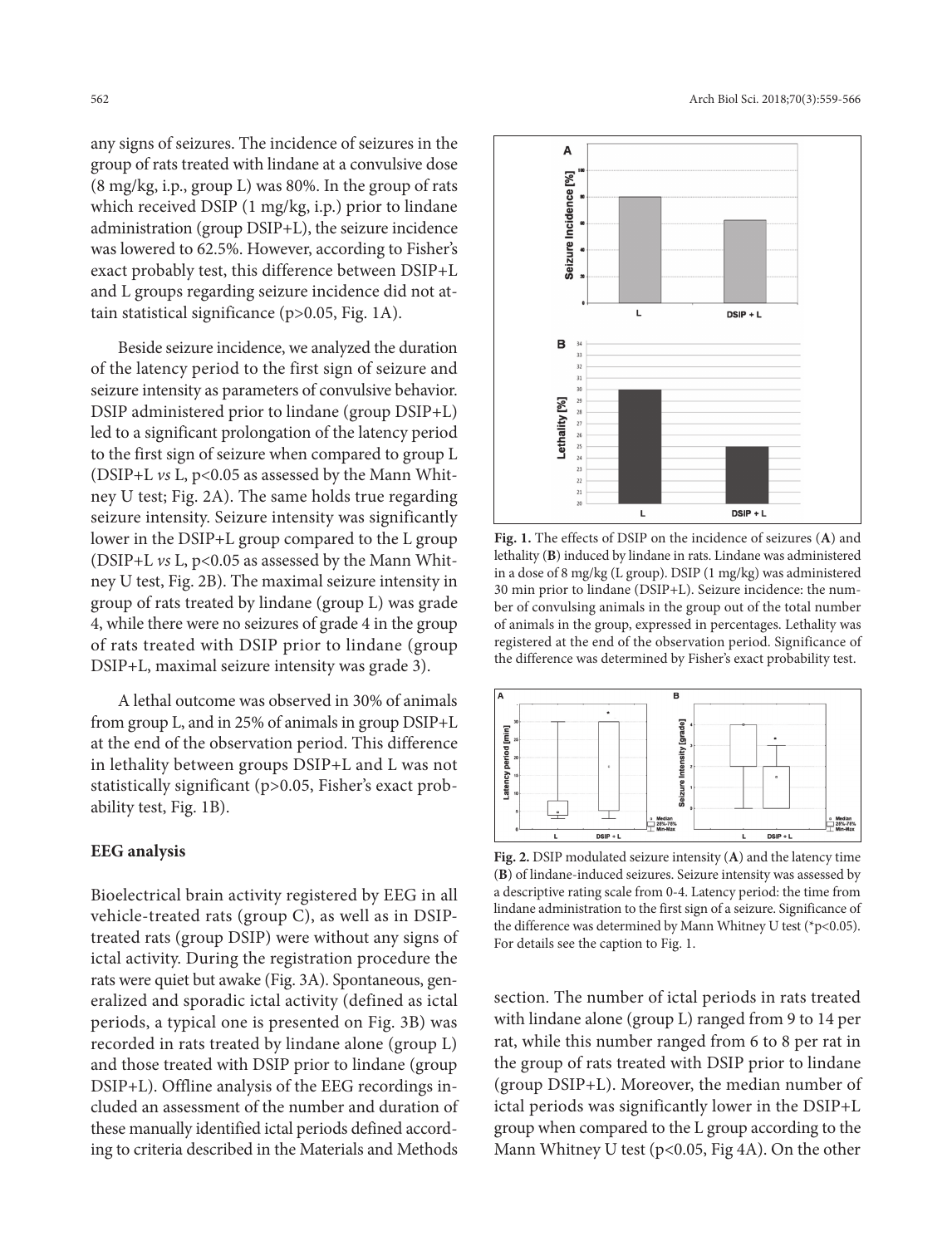



**Fig. 4.** The effects of DSIP on the number (**A**) and duration (**B**) of EEG ictal periods induced by lindane. The EEG ictal period denotes a spontaneous and generalized spiking activity lasting*>*1 s, with an amplitude of at least twice the background EEG activity. Significance of the difference was determined by Mann Whitney U test (\*p<0.05). For details see the caption to Fig. 1.

hand, the minimal duration of one ictal period was 2 s in the L group and 1 s in the DSIP+L group, while the maximal duration of one ictal period was 13 s in the L group and 12 s in the DSIP+L group. Median duration of ictal periods was not significantly different between these two groups (DSIP+L *vs* L, p>0.05, Mann Whitney U test, Fig 4B).

## **DISCUSSION**

DSIP is a natural and ubiquitous somnogenic nonapeptide, which has no side effects even at very high doses. DSIP takes part in numerous non-sleep related physiological functions; its antiepileptic role [30,31] was of most interest to us. In our laboratory, we examined DSIP as an anticonvulsive neuropeptide in metaphit (1-(1(3-isothiocyanatophenyl)-cyclohexyl

**Fig. 3.** Representative EEG traces (left panels) with corresponding power spectra diagrams (right panels) in control (**A**) and lindane-treated rat (**B**). EEGs were recorded in freely moving rats. Corresponding power spectra densities were obtained by fast Fourier transformation. Note the burst of spiking activity in the B trace representing a characteristic ictal period induced by lindane in rats. Lead: left frontal, right parietal. Amplitude calibration: 50 µV, time calibration: 1 s. For details see caption to Fig. 1.

(piperidine)audiogenic epilepsy [30]. In the current study, we addressed the ability of DSIP to act against lindane-induced seizures, a seizure model which is refractory to numerous classical antiepileptic drugs [28].

The present study showed that there was a significant interaction between the effect of lindane and delta sleep-inducing peptide on the CNS of experimental animals. Actually, DSIP administrated 30 min prior to lindane exhibited a tendency to reduce the incidence of lindane-induced seizures, but the achieved reduction was not statistically significant. Furthermore, DSIP significantly reduced seizure intensity and prolonged the latency period of lindane-induced seizures. Moreover, EEG analyses showed significant reduction of the number of ictal periods after DSIP administration, without significant alteration in ictal period duration. Thereby the behavioral and electrical parameters of hyperexcitability caused by lindane were reduced by the protective effects of neuropeptide DSIP.

Epileptic seizures arise from an excessively synchronous and sustained discharge of a group of neurons, i.e. increased neuronal excitability. Hyperexcitability can be caused by alterations in the membrane and metabolic properties of neurons. Therefore, seizure initiation is characterized by high-frequency bursts of action potentials and hypersynchronization of a neuronal population with a paroxysmal depolarizing shift in its pathophysiological basis. These synchronized bursts originating simultaneously from numerous neurons, result in ictal activity in the EEG (reviewed in detail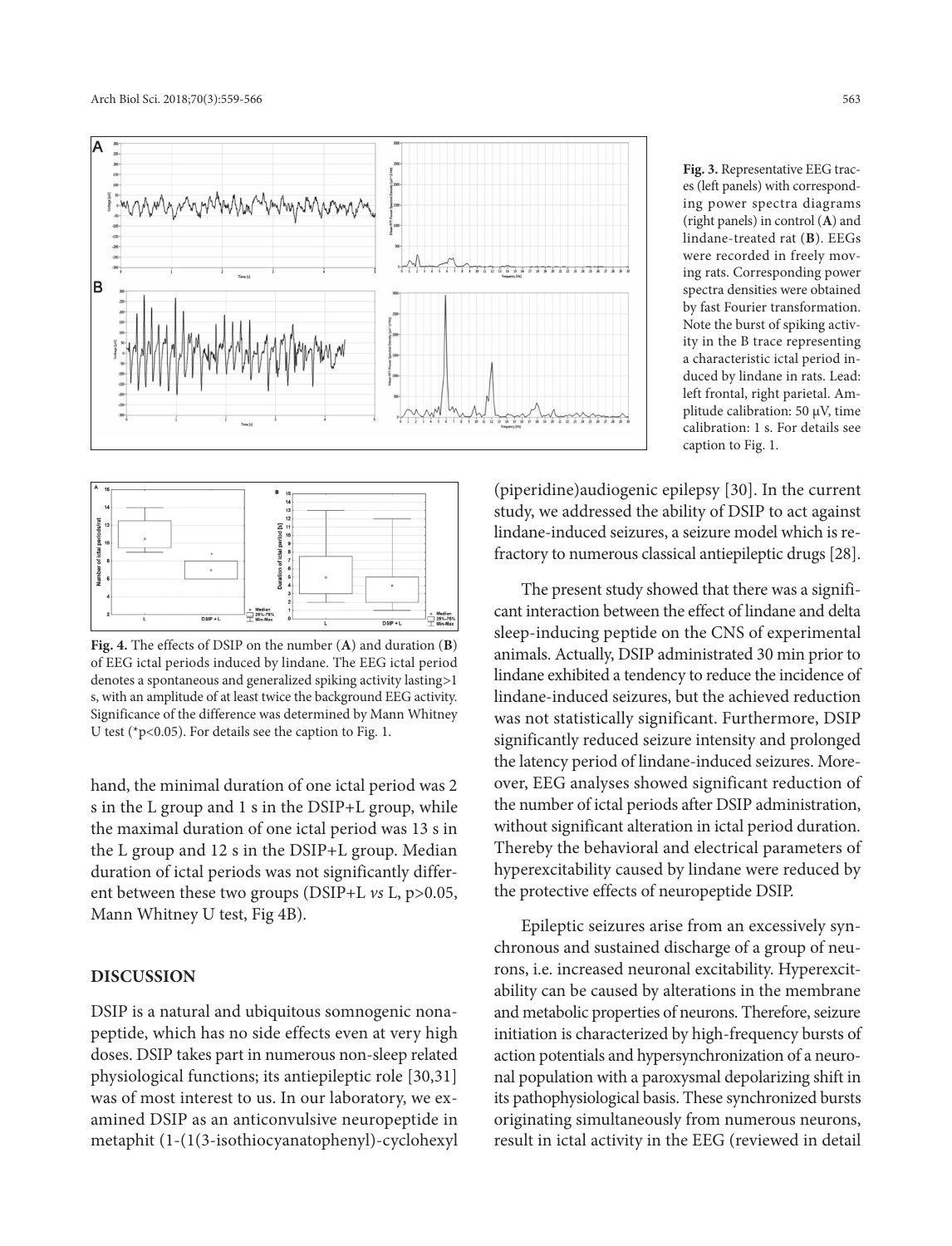elsewhere [2,32]). Herein we quantified and analyzed the number and duration of ictal periods in an EEG induced by lindane and modified by DSIP.

It was shown that lindane induces generalized epileptic seizures in rats in a dose-dependent manner, which is distinctive on EEG [25]. The characteristics of lindane-induced seizures are similar to those of kainate-induced seizures [31]. The mechanism by which lindane induces neuronal hyperexcitability and neurotransmitter concentration changes in the neural structures remains unclear, but it is believed that the main effect of lindane is manifested through blockage of GABA, chloride channels [34, 35]. Furthermore, the effect on calcium mobilization is certainly one of the contributing factors [36]. We have shown the involvement of NO-signaling in lindane proconvulsive effects [29]. However, the latest research has shown that lindane-induced seizures are refractory to numerous antiepileptic drugs (carbamazepine, phenytoin, felbamate) [28]. According to the results of the present research, DSIP affected the parameters of convulsive behavior, especially the latency period and the intensity of seizures, as well as the EEG manifestations of lindane proconvulsive effects. The frequency of defined ictal periods was lowered when DSIP preceded lindane, but the duration of these periods remained unaltered. Delta waves in the EEG are those with the smallest frequencies and indeed, DSIP-induced delta activity modulated the electrical events in neurons caused by lindane.

Numerous steps have been taken in order to clarify DSIP mechanisms of action. DSIP optimizes the excitation/inhibition relationship [36]. Namely, it potentiates GABA-activated currents in the hippocampal and cerebellar neurons in rats [37], which could be one of the major mechanisms of action in the model of lindane-induced seizures. On the other hand, Shandra et al. [18] believe that the neuroprotective role of DSIP on NMDA receptors functions through the reduction of excitatory amino-acids and decrease of  $Ca^{2+}$  influx. It is important to know that DSIP also affects the activity of transaminases [38].

Epileptogenesis is also a consequence of oxidative stress [39,40]. DSIP optimizes the prooxidantantioxidant balance by increasing the activities of antioxidant enzymes and the levels of antioxidants [41,42]. These effects of DSIP on antioxidant capacities could be explained by increased expression of

genes for superoxide dismutase 1 and glutathione peroxidase 1, which were evoked by prolonged DSIP treatment [43]. In conjunction with the role of DSIP in amelioration of oxidative stress is its role in the stabilization of cell membranes. DSIP increases membrane stability, changes its selective permeability and inhibits the accumulation of lipid peroxidation products by modulating the physicochemical characteristics of the membrane [44]. DSIP has been shown to adopt a compact conformation which permeates the lipid bilayer due to reduced charge, increased lipophilicity and intramolecular hydrogen-bond stabilization [45]. Its neuroprotective effects could be related to the role of DSIP in the stabilization of the structure and functioning of neuronal membranes [46]. It is also important to emphasize that DSIP has a tranquilizing effect on neurons, especially on glutaminergic hippocampal neurons and the neurons of the front hypothalamic nucleus [47].

Careful examination of convulsive behavior parameters suggests a beneficial modulatory role for DSIP in the lindane model of seizures. However, since the effect of DSIP on lindane seizure incidence was minor, it is not plausible to regard DSIP as a powerful antiepileptic drug for a monotherapy regime in refractory cases. On the other hand, DSIP can be regarded as a valuable add-on drug in the treatment of refractory epilepsies. The following findings additionally support this view: (i) the synergic effect of DSIP as a native neuropeptide together with valproate (a classical antiepileptic drug) in the treatment of the epileptic seizures; (ii) results of numerous studies where the antiepileptic role of DSIP was shown on models of generalized epilepsy induced by picrotoxin, corasol, kainate, NMDA and metaphit [18,30,46,47]; (iii) DSIP, unlike other anticonvulsants drugs, has no side effects, as even an overdose has no negative effect on the CNS [50].

When it comes to a potentially wider clinical application of DSIP, oral peptide delivery as a preferable way of administration should be considered. DSIP is capable of permeating the blood-brain barrier [51] and the intestinal mucosa of neonatal rats, but the adult intestinal mucosa appears to be a barrier for DSIP. Therefore, additional structural changes or coupling are necessary to ensure intestinal membrane permeability for DSIP [52]. A successful attempt in DSIP application was the creation of Deltaran in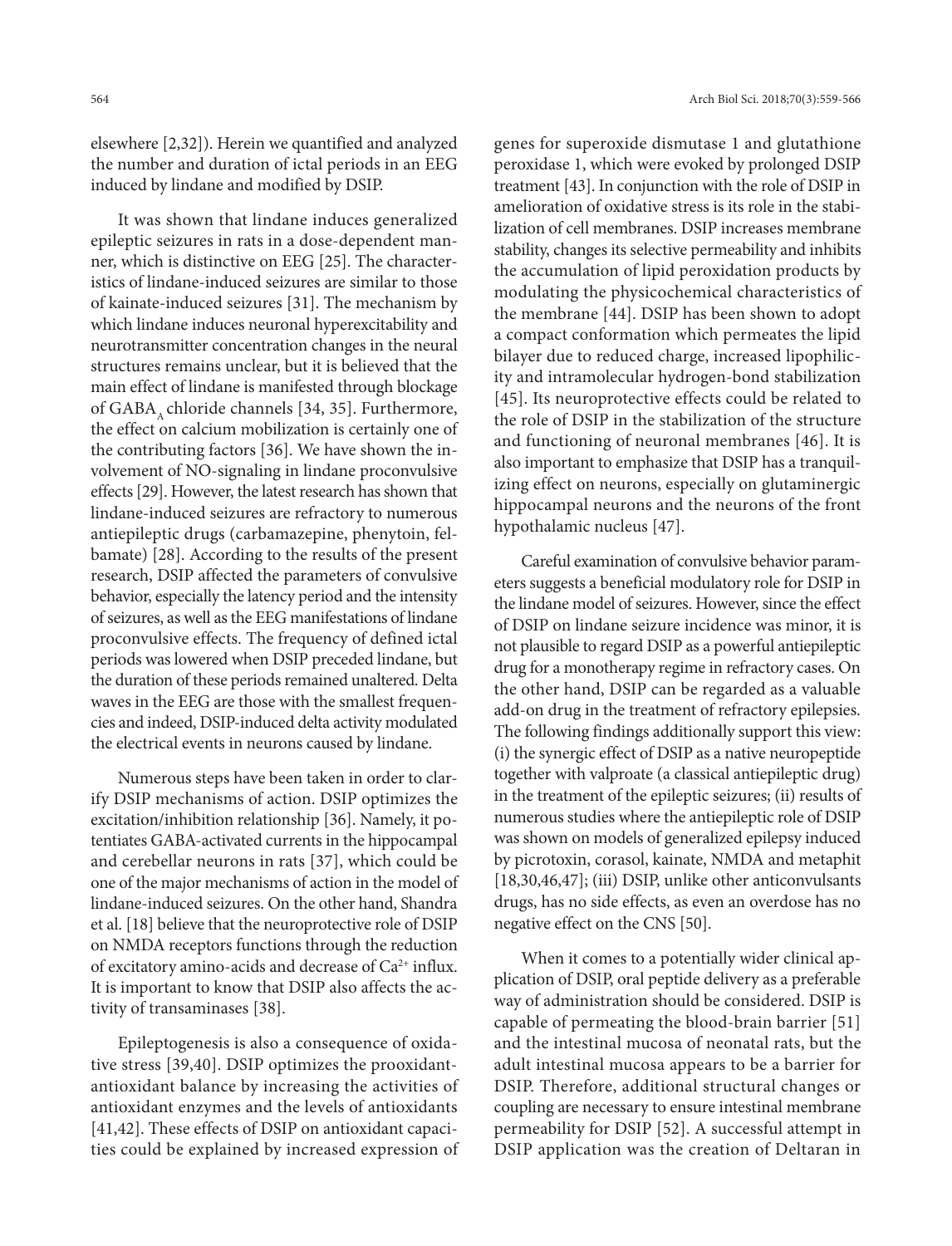which DSIP is combined with glycine for intranasal administration of an aqueous solution [53]. Subsequent studies demonstrated geroprotective, anticarcinogenic and neuroprotective effects of DSIP and Deltaran [53,54].

The results of this research show that DSIP can be considered as an integral constituent of treatments of generalized epilepsy. Among numerous efforts to find an effective add-on drug for alleviating epilepsy with minimal side effects, this research provides a step forward.

**Acknowledgments:** This work was supported by the Ministry of Education, Science and Technological Development of Serbia (grant #175032).

**Author contributions:** DH, ŽG, OS designed the experiment, performed the experiments and drafted the manuscript. NŠ and AA contributed to the behavioral studies and the draft of the manuscript. ARM contributed to the EEG studies and manuscript draft. All authors reviewed and approved the final manuscript text.

**Conflict of interest disclosure:** The authors do not have conflicting interests.

#### **REFERENCES**

- 1. Fisher RS, van Emde Boas W, Blume W, Elger C, Genton P, Lee P, Engel J Jr. Epileptic seizures and epilepsy: definitions proposed by the International League Against Epilepsy (ILAE) and the International Bureau for Epilepsy (IBE). Epilepsia. 2005;46(4):470-2.
- 2. Chang BS, Lowenstein DH. Epilepsy. N Engl J Med 2003;349(13):1257-66.
- 3. Ngugi AK, Kariuki SM, Bottomley C, Kleinschmidt I, Sander JW, Newton CR. Incidence of epilepsy: systematic review and meta-analysis. Neurology. 2011;77(10):1005-12.
- 4. Pugliatti M, Beghi E, Forsgren L, Ekman M, Sobocki P. Estimating the cost of epilepsy in Europe: a review with economic modeling. Epilepsia. 2007;48(12):2224-33.
- 5. Beghi E, Berg A, Carpio A, Forsgren L, Hesdorffer DC, Hauser WA, Malmgren K, Shinnar S, Temkin N, Thurman D, Tomson T. Coment on epileptic seizures and epilepsy: definitions proposed by the International League Against Epilepsy (ILAE) and the International Bureau for Epilepsy (IBE). Epilepsia. 2005;46(10):1698-9.
- 6. Strine TW, Chapman DP. Associations of frequent sleep insufficiency with health-related quality of life and health behaviors. Sleep Med. 2005;6(1):23-7.
- Hindmarch I, Dawson J, Stanley N. A double-blind study in healthy volunteers to assess the effects on sleep of pregabalin compared with alprazolam and placebo. Sleep. 2005;28(2):187-93.
- 8. Drake ME Jr, Pakalnis A, Bogner JE, Andrews JM. Outpatient sleep recording during antiepileptic drug monotherapy. Clin Electroencephal. 1990;21(3):170-3.
- 9. Legros B, Bazil CW. Effects of antiepileptic drugs on sleep architecture: a pilot study. Sleep Med 2003;4(1):51-5.
- 10. Placidi F, Diomedi M, Scalise A, Marciani MG, Romigi A, Gigli GL. Effect of anticonvulsants on nocturnal sleep in epilepsy. Neurology. 2000;54(5):25-32.
- 11. Sinha SR. Basic mechanisms of sleep and epilepsy. J Clin Neurophysiol 2011;28(2):103-10.
- 12. Jiruska P, de Curtis M, Jefferys JG, Schevon CA, Schiff SJ, Schindler K. Synchronization and desynchronization in epilepsy: controversies and hypotheses. J Physiol. 2013;591(4):787-97.
- 13. Niethard N, Burgalossi A, Born J. Plasticity during sleep is linked to specific regulation of cortical circuit activity. Front Neural Circuits. 2017;11:65.
- 14. Halász P. How sleep activates epileptic networks? Epilepsy Res Treat. 2013;2013:425-697.
- 15. Coenen AM, Van Luijtelaar EL. Genetic animal models for absence epilepsy: a review of the WAG/Rij strain of rats. Behav Genet. 2003;33(6):635-55.
- 16. Monnier M, Dudler L, Gächter R, Schoenenberger GA. Delta-sleep-inducing peptide (DSIP): EEG and motor activity in rabbits following intravenous administration. Neurosci Lett. 1977;6(1):9-13.
- 17. Sudakova KV, Umriukhina PE, Rayevskyb KS. Delta-sleep inducing peptide and neuronal activity after glutamate microiontophoresis: the role of NMDA-receptors. Pathophysiol. 2004;11(2):81-6.
- 18. Shandra AA, Godlevskii LS , Brusentsov AI, Karlyuga VA. Effects of delta-sleep-inducing peptide on NMDAinduced convulsive activity in rats. Neurosci Behav Physiol. 1998;28(6):694-7.
- 19. Sudakov KV, Coghlan JP, Kotov AV, Salieva RM, Polyntsev YuV, Koplik EV. Delta-sleep inducing peptide sequels in mechanisms of resistance to emotional stress. Ann N Y Acad Sci. 1995;771:240-51.
- 20. Khvatova EM, Samartzev VN, Zagoskin PP, Prudchenko IA, Mikhaleva II. Delta sleep inducing peptide (DSIP): effect on respiration activity in rat brain mitochondria and stress protective potency under experimental hypoxia. Peptides. 2003;24(2):307-11.
- 21. Yehuda S, Carasso RL. DSIP--a tool for investigating the sleep onset mechanism: a review. Int J Neurosci 1988;38(3- 4):345-53.
- 22. Secretariat of the Stockholm Convention. Report of the Conference of the Parties of the Stockholm Convention on Persistent Organic Pollutants on the work of its fourth meeting. Geneva (Switzerland): Secretariat of the Stockholm Convention on Persistent Organic Pollutants; 2009 May. 24 p. Report No.:UNEP/POPS/COP.4/6/Rev.1
- 23. Li Y. Global technical hexachlorocyclohexane usage and contamination consequences in the environment: from 1948 to 1997. Sci Total Environ. 1999;121-58.